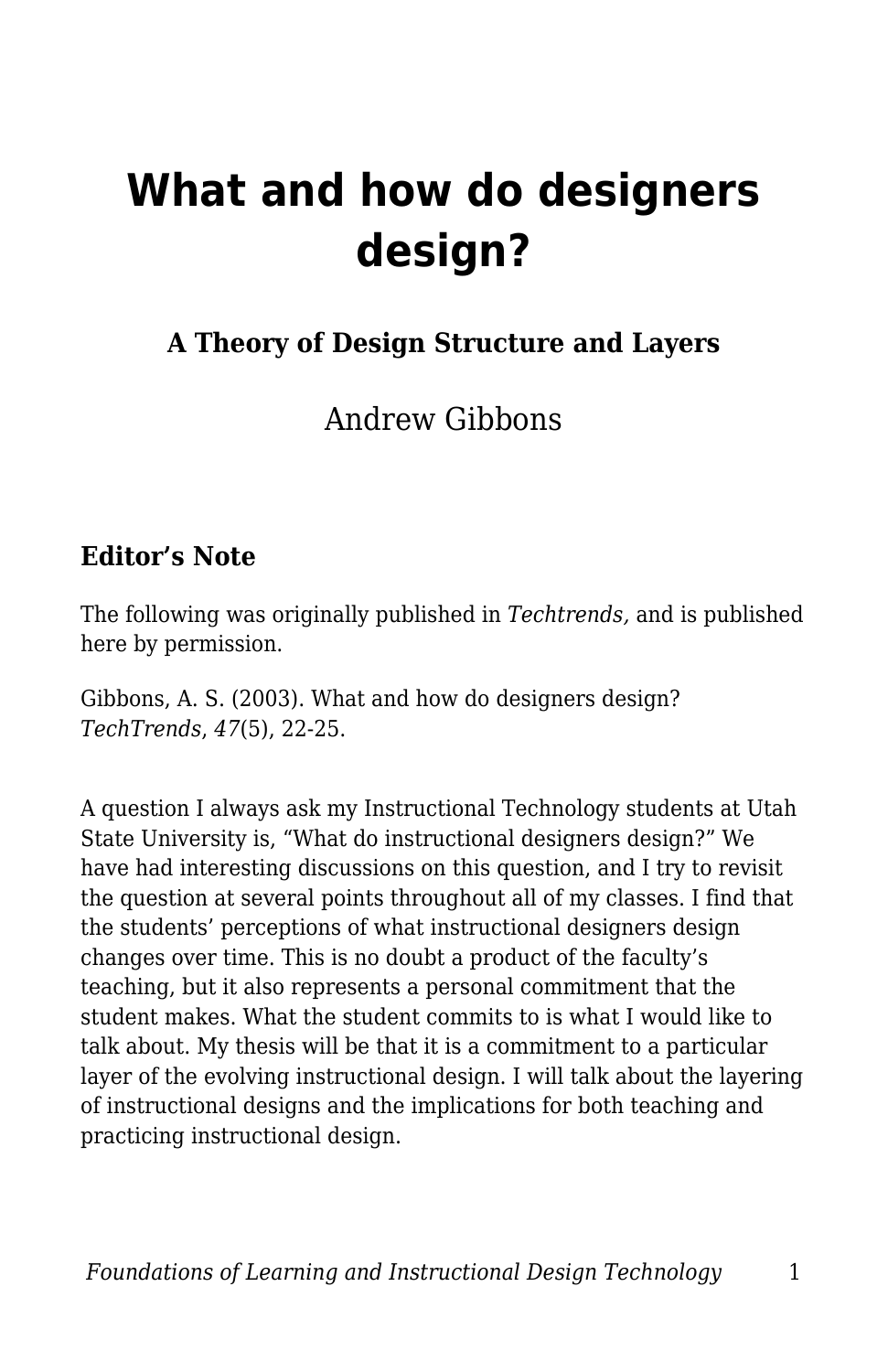## **The Centrisms**

Here are some of the phases I see students evolving through as they mature in their theoretic and practical knowledge:

**Media-centrism.** Media-centric designs place great emphasis on the constructs related to the instructional medium. The technology itself holds great attraction for new designers. They often construct their designs in the vocabulary of the medium rather than seeing the medium as a plastic and preferably invisible channel for learning interaction (See Norman, 1988; 1999). We are currently experiencing a wave of new media-centric designers due to the accessibility of powerful multimedia tools and large numbers of designers "assigned into" computer-based and Web-based training design. Most of these designers speak in terms of the medium's constructs (the "page," the "hyperlink,", the "site," etc.) as the major design building blocks. Many struggle as they attempt to apply inadequate thought tools to complex design problems.

**Message-centrism.** Realizing that media design building blocks do not automatically lead to effective designs, most designers begin to concentrate on "telling the message better" in order to "get the idea across" or "make it stick." This is a phase I call message-centrism. Message-centric design places primary importance on messagerelated constructs—main idea, explanation, line of argument, dramatization, etc.— and employs media constructs secondarily, according to the demands of the message. The media constructs are used, but they are used to serve the needs of better messaging. Better message telling means different things to different designers: providing better illustrations, using animations, wording the message differently, using analogies, or focusing learner attention using attention-focusing questions, emphasis marks, repetition, or increased interactivity.

**Strategy-centrism.** Message-centrism is normally followed by a

*Foundations of Learning and Instructional Design Technology* 2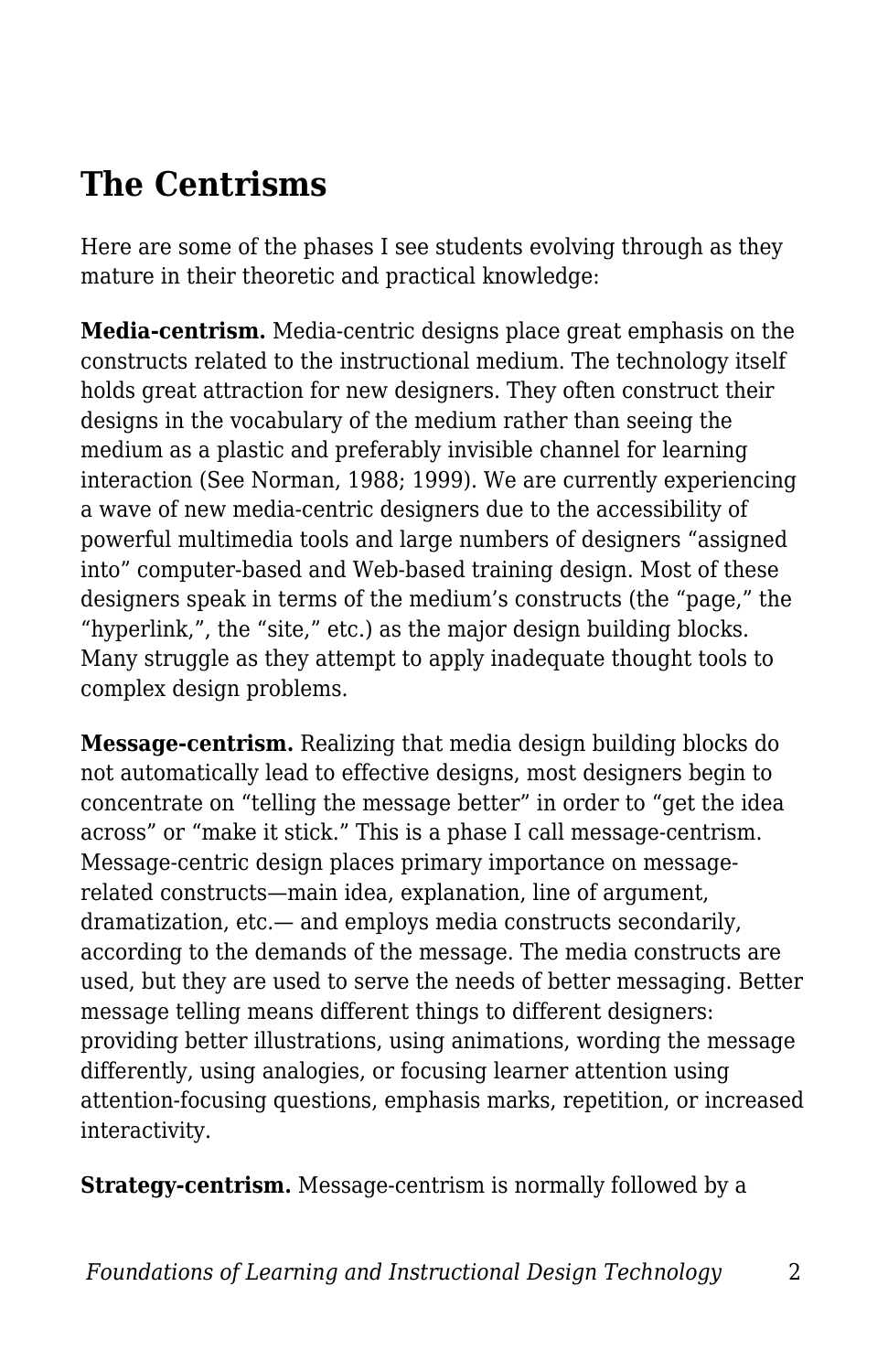recognition of underlying structural similarities within messages and interactions that cross subject-matter boundaries and that have important instructional implications. This leads to a new viewpoint I call strategy-centric design thinking. Strategy-centrism considers the structured plan of messaging and interaction as a main source of instructional effectiveness. Therefore, the designer's first attention is to strategic constructs that are appropriate to instruction in categorized varieties of learning. Strategy-centric design can be viewed as the use of rules to governing the delivery of compartmentalized information and interaction elements (Gagne, 1985; Merrill, 1994). This can be a very useful conception for both the designer and the learner, and structured strategy is an important key to logic templating and design automation.

**Model-centrism.** Whereas strategy centrism permits the use of instructional experts (Zhang, Gibbons, & Merrill, 1997), it does not lead the designer to design interactive micro-worlds in which instruction can take place through problem solving. This realization leads to model-centered design thinking. Model centering encourages the designer to think first in terms of the system and model constructs that lie at the base of subject-matter knowledge. The designer therefore gives first consideration to identifying, capturing, and representing in interactive form the substance of these constructs. Then to this base of design is added strategy, message, and media constructs. Model-centrism is the common thread running through virtually all new-paradigm instructional approaches (for a review, see Gibbons & Fairweather, 2000). Many current researchers consider learning to be a problem-solving activity (Anderson, 1993; Brown & Palincsar, 1989; Schank, 1994; VanLehn, 1993). If this view is correct, then the designer must also give first preference to decisions about the problems the learner will be asked to solve. A model-centered view prescribes instructional augmentations that support problem solving in the form of coaching and feedback systems, representation systems, control systems, scope dynamics, and embedded didactics (see Gibbons, Fairweather, Anderson, & Merrill, 1997).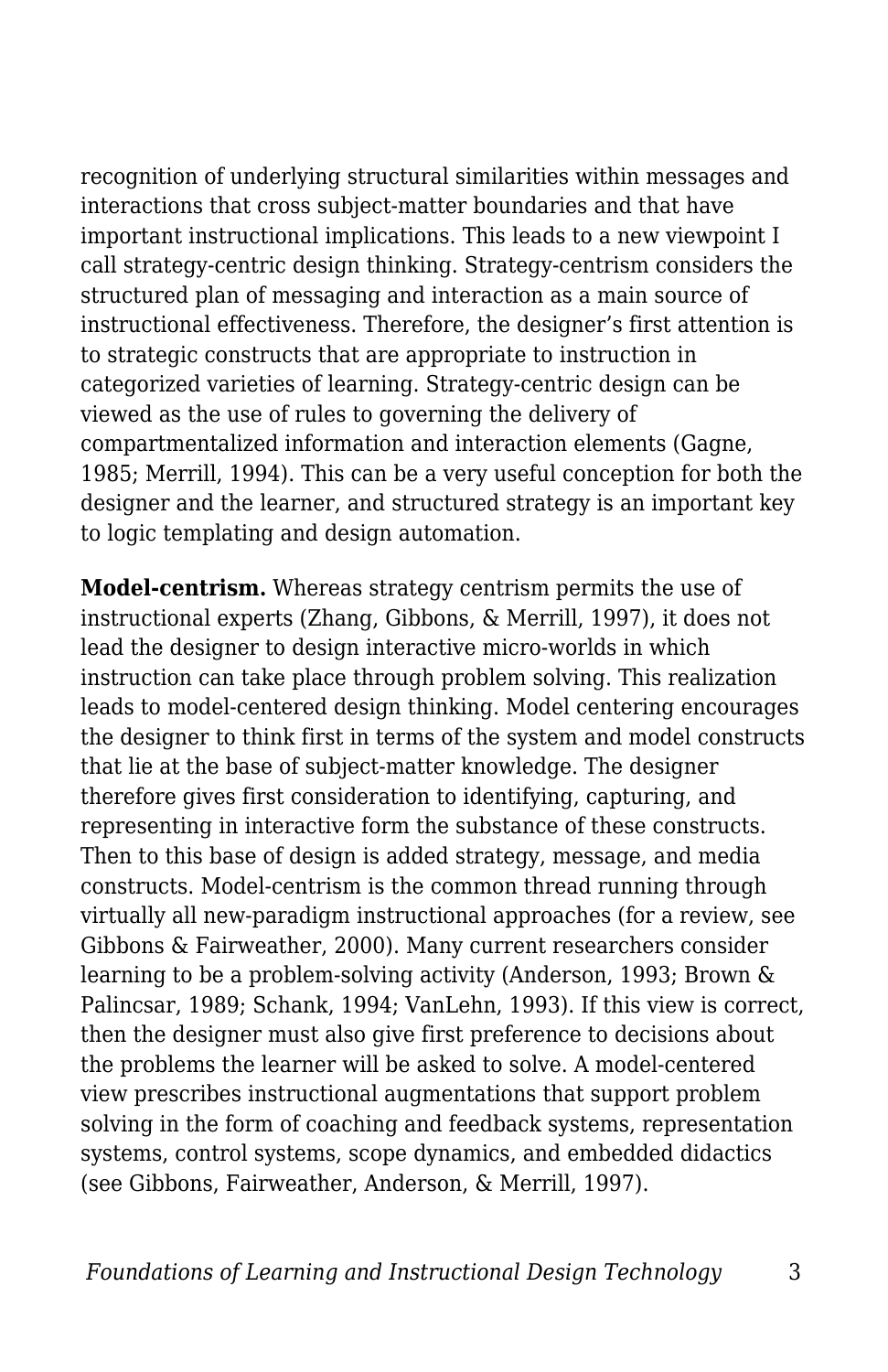These phases in the maturation of design thinking tend to be encountered by new designers in the same order, and one could make the argument that these phases describe the history of research interests in the field of instructional technology as a whole. A good place to see this trend in cross-section is the articles in the *Annual Review of Psychology* beginning with the review by Lumsdaine and May (1965) and progressing through subsequent chapters by Anderson (1967); Gagne & Rohwer (1969); Glaser & Resnick (1972); McKeachie (1974); Wittrock & Lumsdaine (1977); Resnick (1981); Gagne & Dick (1983); Pintrich, Cross, Kozma & McKeachie (1986); Snow & Swanson (1992); Voss, Wiley & Carretero (1995); Sandoval (1995); VanLehn (1996); Carroll (1997); Palincsar (1998); and Medin, Lynch & Solomon (2000).

I am interested in this paper in exploring the roots of this progression. Important clues can be found in design areas outside of instructional design. A provocative statement on design structure is given by Brand (1994) in a description of how buildings are seen by architects and structural engineers. Brand begins by stating that architects see a building as a system of layers rather than as a unitary designed entity. He names six general layers, illustrated in Figure 1 and described below in his own words: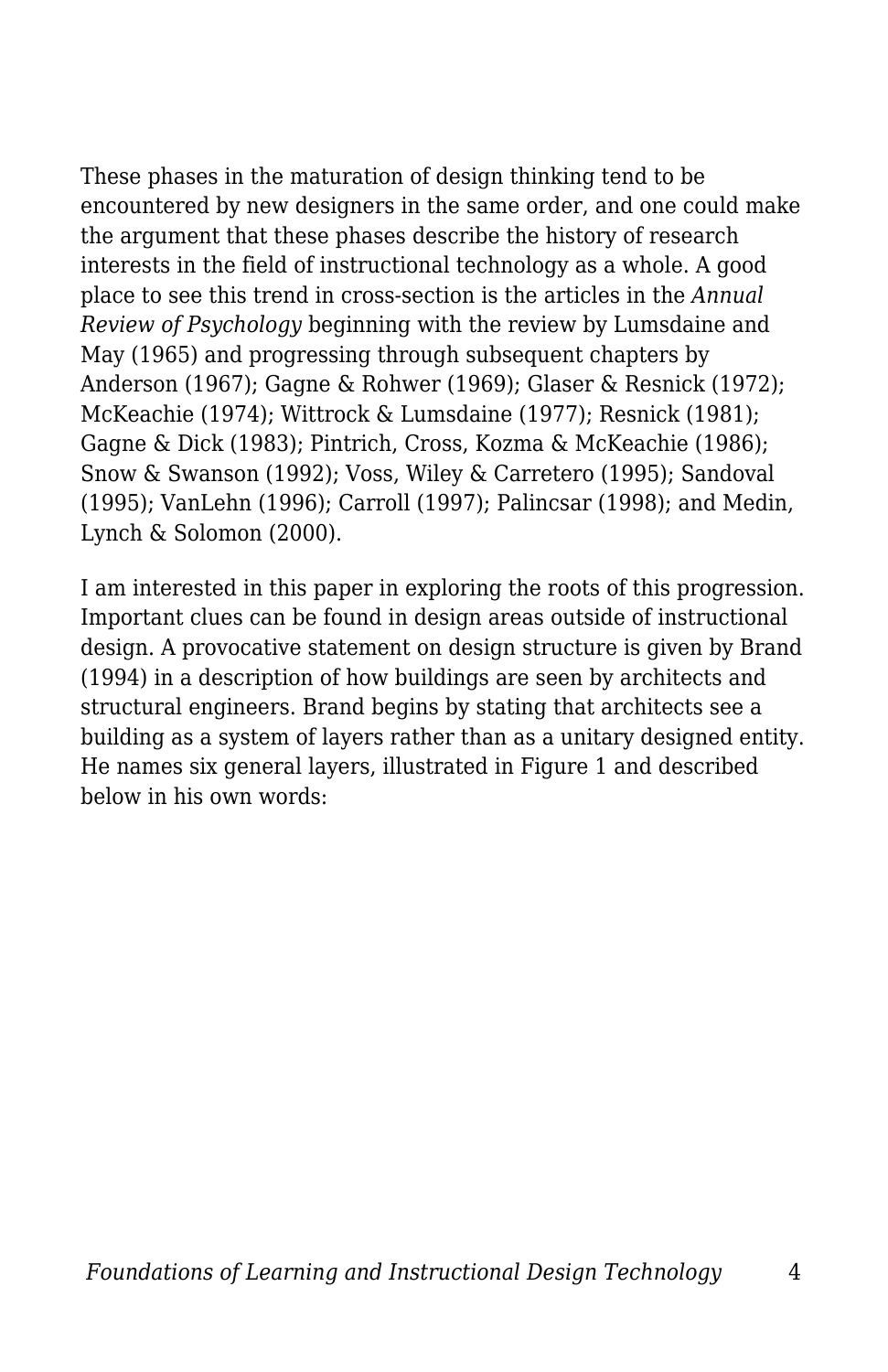

Figure 1. Layers of building design.

- SITE This is the geographical setting, the urban location, and the legally defined lot, whose boundaries and context outlast generations of ephemeral buildings. "Site is eternal," Duffy agrees.
- STRUCTURE The foundation and load-bearing elements are perilous and expensive to change, so people don't. These **are** the building. Structural life ranges from 30 to 300 years (but few buildings make it past 60, for other reasons).
- SKIN Exterior surfaces now change every 20 years or so, to keep with fashion and technology, or for wholesale repair. Recent focus on energy costs has led to reengineered Skins that are air-tight and better insulated.
- SERVICES These are the working guts of a building: communications wiring, electrical wiring, plumbing, sprinkler system, HVAC (heating, ventilating, air conditioning), and moving parts like elevators and escalators. They wear out or obsolesce every 7 to 15 years. Many buildings are demolished early if their outdated systems are too deeply embedded to replace easily.
- SPACE PLAN The interior layout—where walls, ceilings,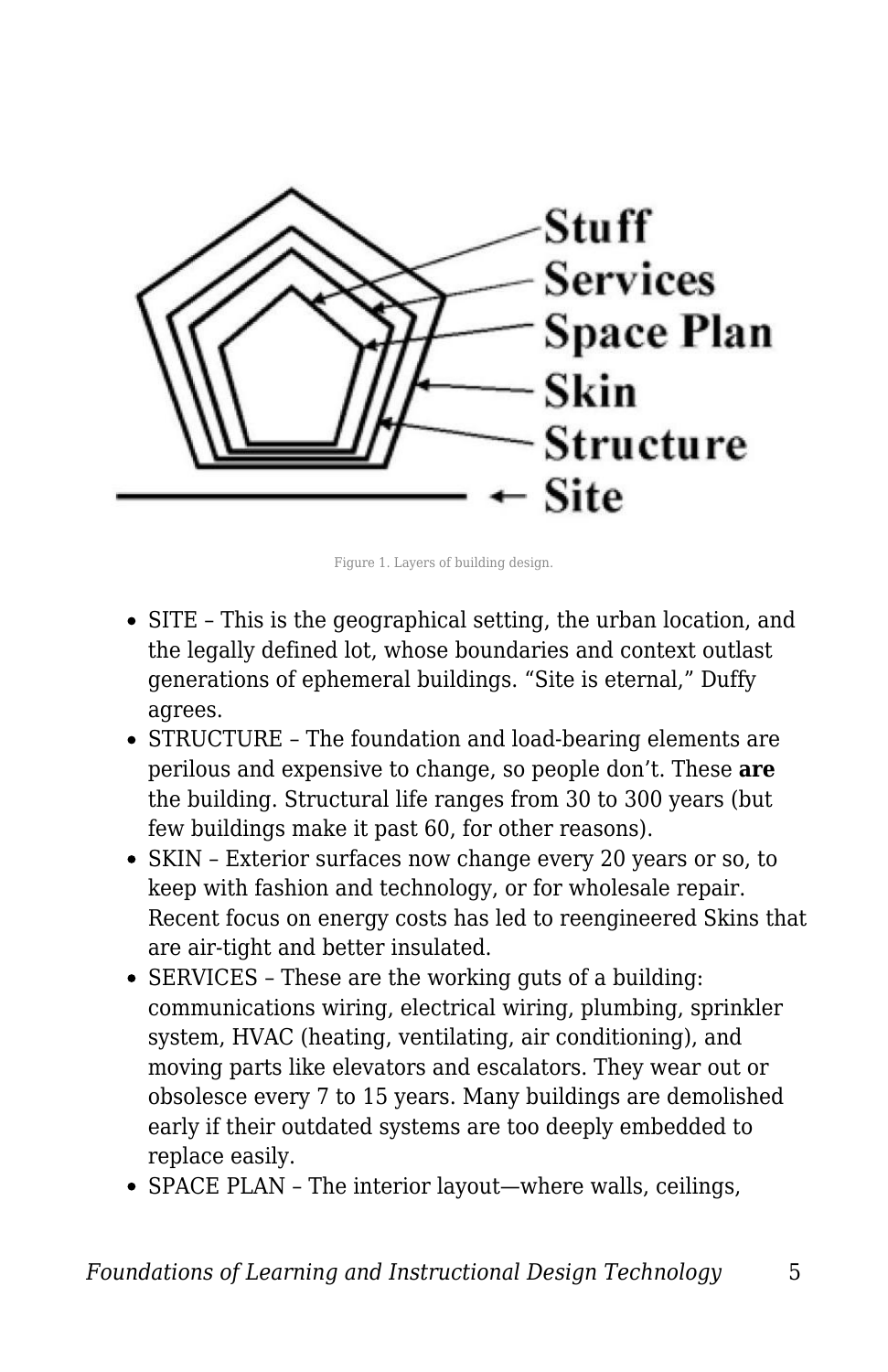floors, and doors go. Turbulent commercial space can change every 3 years or so; exceptionally quiet homes might wait 30 years.

• STUFF - Chairs, desks, phones, pictures, kitchen appliances, lamps, hair brushes; all the things that twitch around daily to monthly. Furniture is called **mobilia** in Italian for good reason. (p. 13)

Brand points out some important implications of the layered view of design:

- 1. That layers of a design age at different rates,
- 2. That layers must be replaced or modified on different time schedules,
- 3. That the layers must be articulated with each other somehow, and
- 4. That designs should provide for articulation in such a way that change to one layer entails minimum disruption to the others.

In work for the Center for Human-Systems Simulation, my colleagues Jon Nelson and Bob Richards and I have applied Brand's ideas to instructional design (Gibbons, Nelson & Richards, 2000). We have found that instructional designs can indeed be conceived of as multiple layers of decision making with respect to different sets of design constructs, and we find a rough correspondence between the layers and the phases of designer thinking already described. Gibbons, Lawless, Anderson and Duffin (2001) show how layers of a design are compressed at a "convergence zone" with tool constructs that give them real existence and embody them in a product.

Tables 1 through 7 following this article, summarize what we think are the important layers of an instructional design: model/content, strategy, control, message, representation, media-logic, and management. Each layer is characterized in the tables by the following sets: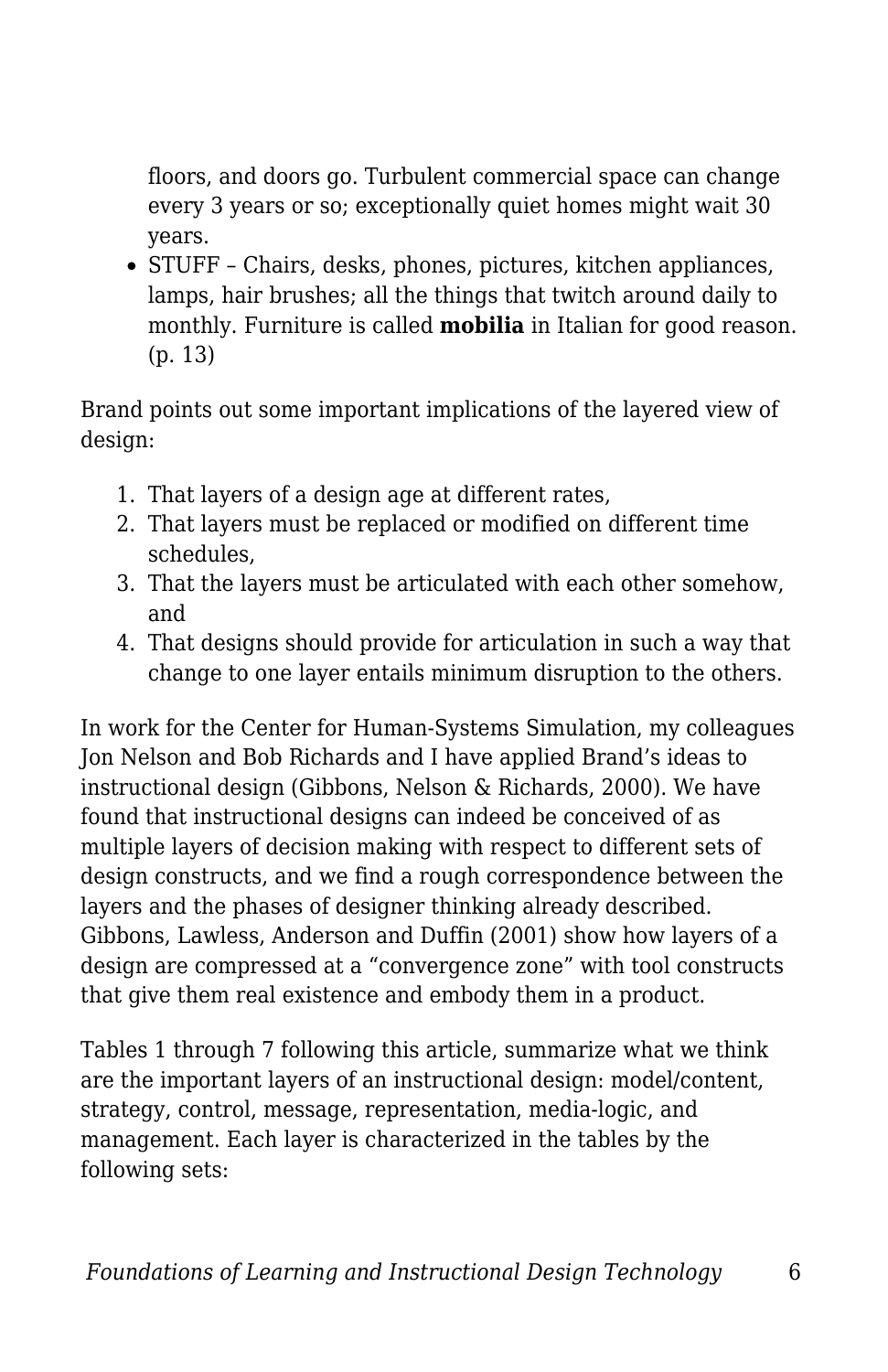- A set of design goals unique to the layer,
- A set of design constructs unique to the layer,
- A set of theoretic principles for the selection and use of design constructs,
- A set of design and development tools, and
- A set of specialized design processes.

In addition, a layer often corresponds with a set of specialized design skills with its own lore, design heuristics, technical data, measurements, algorithms, and practical considerations. The boundaries of these skills over time tend to harden into lines of labor division, especially as technical sophistication of tools and techniques increases.

More detailed principles of design layering are outlined in Gibbons, Nelson, and Richards (2000). The purpose of the present paper is to show how design layering influences the designer's thinking and allows it to change over time into entirely new ways of approaching the design task. The media, message, strategy, and model-centric phases designers experience can be explained as the necessary focus of the designer first and foremost on a particular layer of the design. That is, the designer enters the design at the layer most important to the design or with which the designer is most familiar and comfortable.

Media-centric designers do not ignore decisions related to other layers, but because they may not yet be fully acquainted with the principles of design at other layers, they naturally think in terms of the structures they do know or can acquire most rapidly—media structures. As designers become aware of principles at other layers through experience and the evaluation of their own designs, focus can shift to the constructs of the different layers: message structurings, strategy structurings, and model and content structurings. Each step of the progression in turn gives the designer a new set of constructs and structuring principles to which to give the most attention, with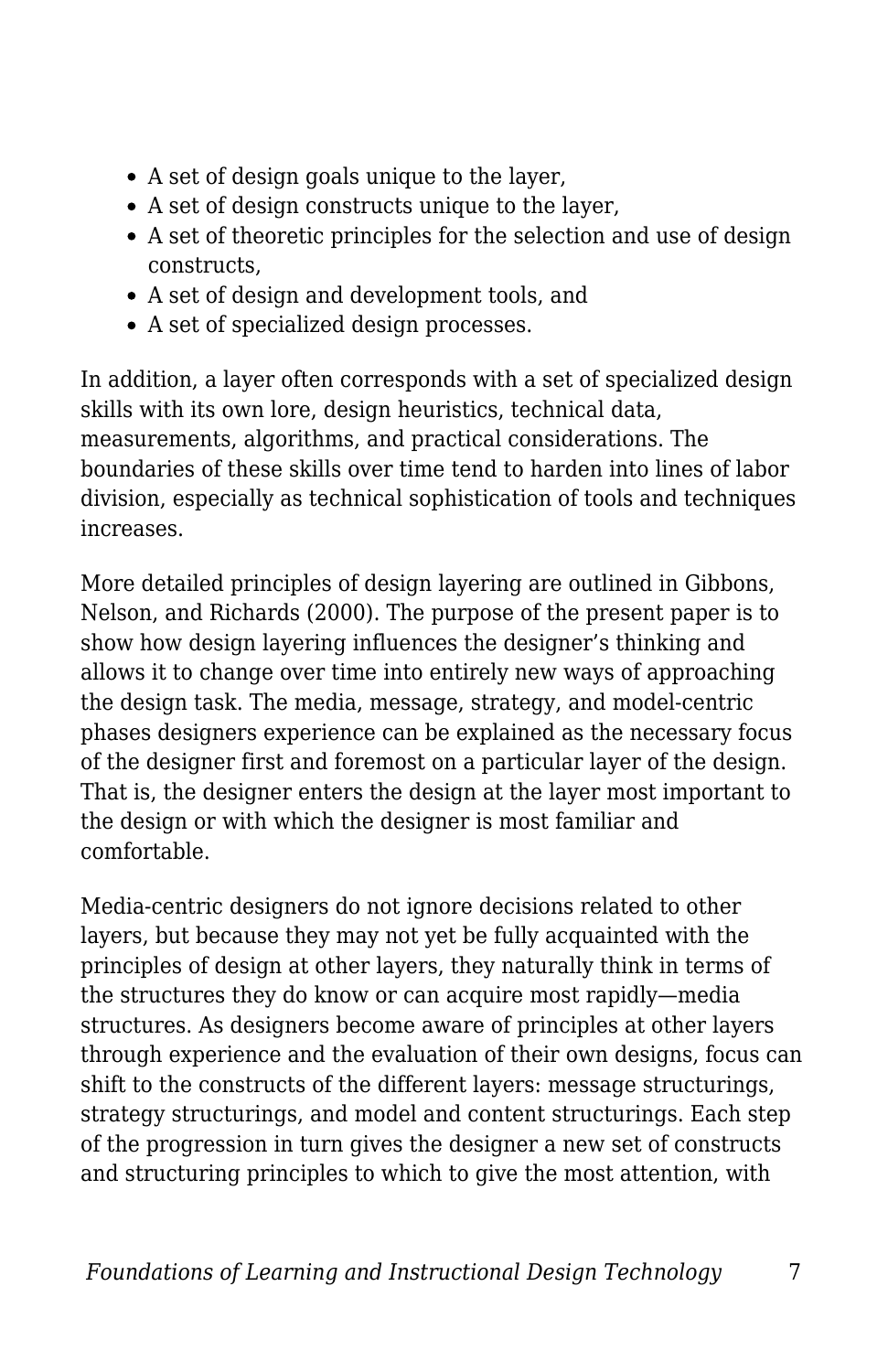other layers of the design being determined secondarily, but not ignored.

Is there a "right" layer priority in designs? Should designers always be counseled to enter the design task with a particular layer in mind? It is not possible to say, because design tasks most often come with constraints attached, and one of those constraints may predetermine a primary focus on a layer. An assignment to create a set of videotapes will lead the designer to pay first and last attention to the media-logic and representation layers, and other layers are forced to comply with the constraint within the limits of the designer's ingenuity.

## **Conclusion**

The design layering concept has many implications. In this paper I have explored one of them that explains the maturation in designer thinking over time. In order to move to a new perspective of design it is not necessary to leave older views behind. The new principles added as the designer becomes knowledgeable about each new layer adds to the designer's range and to the sophistication of the designs that are possible. Further consideration of the layering concept will expand our ability to communicate designs in richer detail, achieve more sophisticated designs, and add to our understanding of the design process itself.

#### **Table 1.** Model/Content Layer Description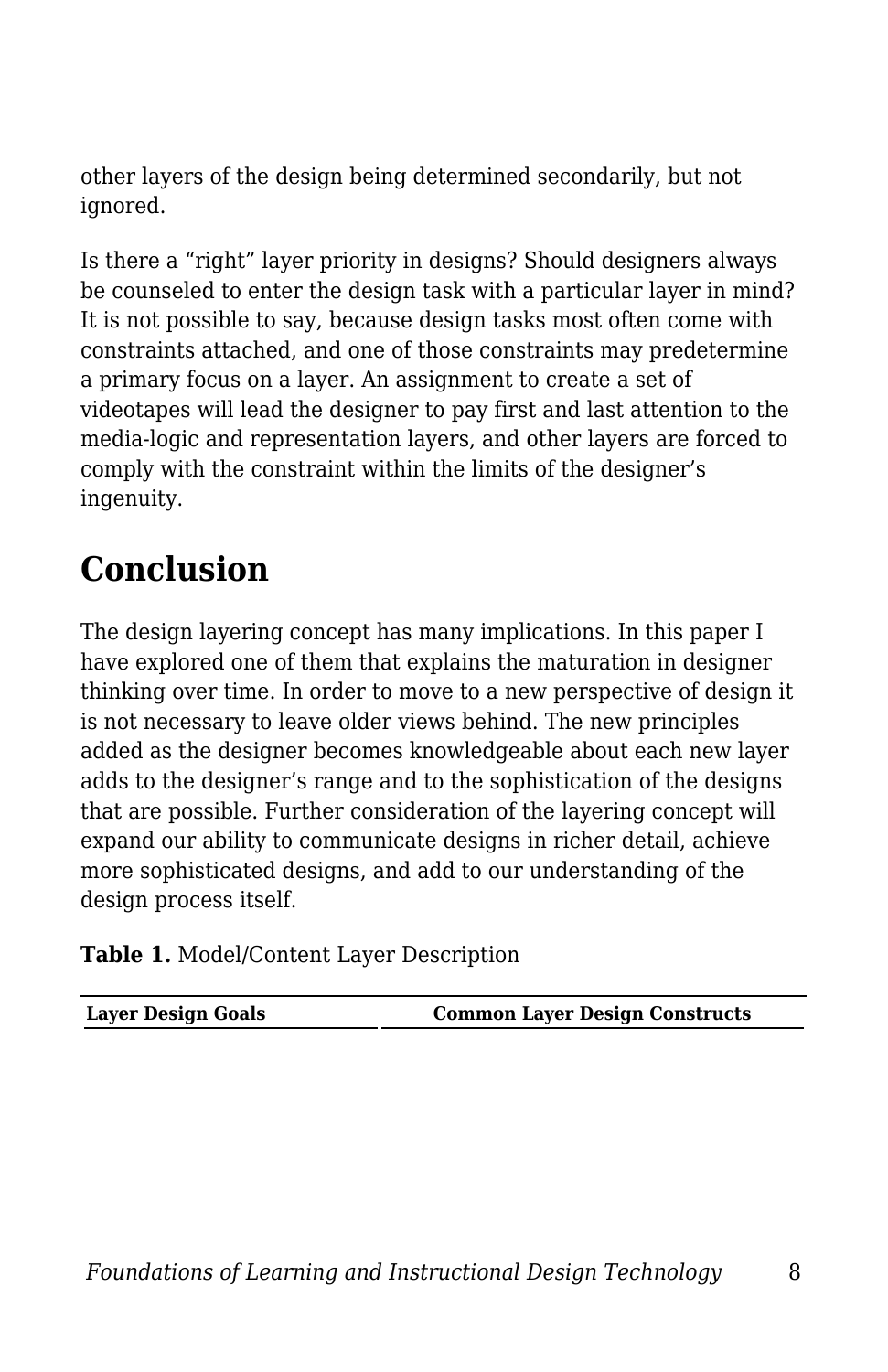(Incomplete sample list)

To define the units of content segmentation

To define the method of content capture To gather content elements To articulate content structures: With the Strategy layer With the Control layer With the Message layer With the Representation layer With the Logic layer With the Management layer

Model Relation Production rule Working Memory Element Proposition Fact Concept Rule Principle Task Task grouping Theme Topic Main idea Semantic relationship Chapter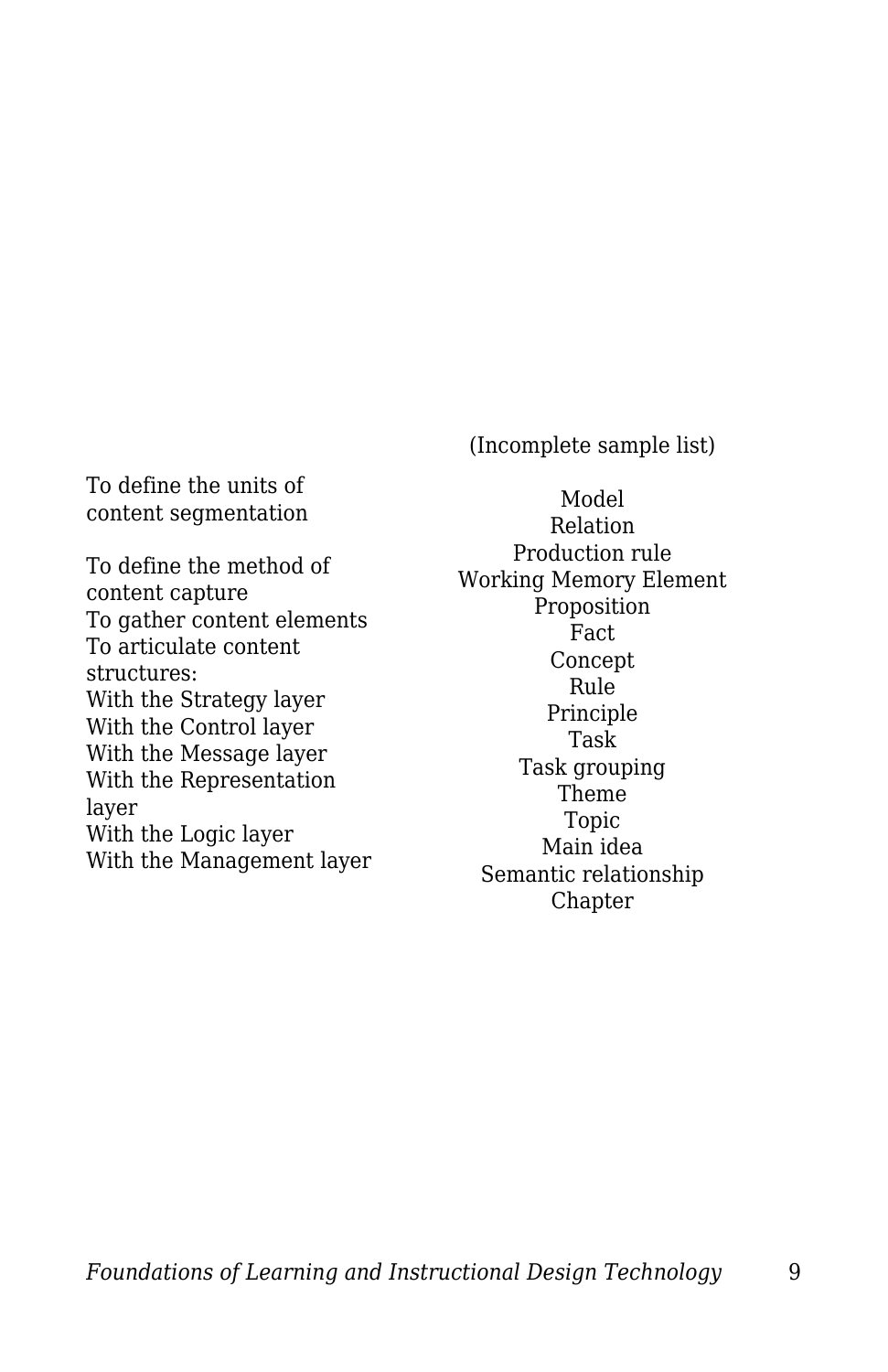**Design Processes:** Task Analysis, Cognitive Task Analysis, Rule Analysis, Content Analysis, Concept Mapping **Design/Production Tools:** Data base software, Analysis software

| <b>Layer Design Goals</b>                                                                                                                                                                                                                                                     | <b>Common Layer Design Constructs</b>                                                                                                                                      |
|-------------------------------------------------------------------------------------------------------------------------------------------------------------------------------------------------------------------------------------------------------------------------------|----------------------------------------------------------------------------------------------------------------------------------------------------------------------------|
| To define event structures (time<br>structures)                                                                                                                                                                                                                               | (Incomplete sample list)<br>Problem                                                                                                                                        |
| To define event hierarchies<br>To define rules for event generation<br>To articulate strategy structures:<br>With the Content layer<br>With the Control layer<br>With the Message layer<br>With the Representation layer<br>With the Logic layer<br>With the Management layer | Information event<br>Interaction event<br>Exercise<br>Instructional period<br>Discovery challenge<br>Unit.<br>Lesson<br>Strategy component<br>Argument<br>Argument support |

#### **Table 2.** Strategy/Event Layer Description

**Design Processes:** Strategy planning, Problem planning, Challenge formation, Activity planning, Exercise design

**Design/Production Tools:** Data base software

**Table 3.** Control Layer Description

| Layer Design Goals | <b>Common Layer Design Constructs</b> |
|--------------------|---------------------------------------|
|--------------------|---------------------------------------|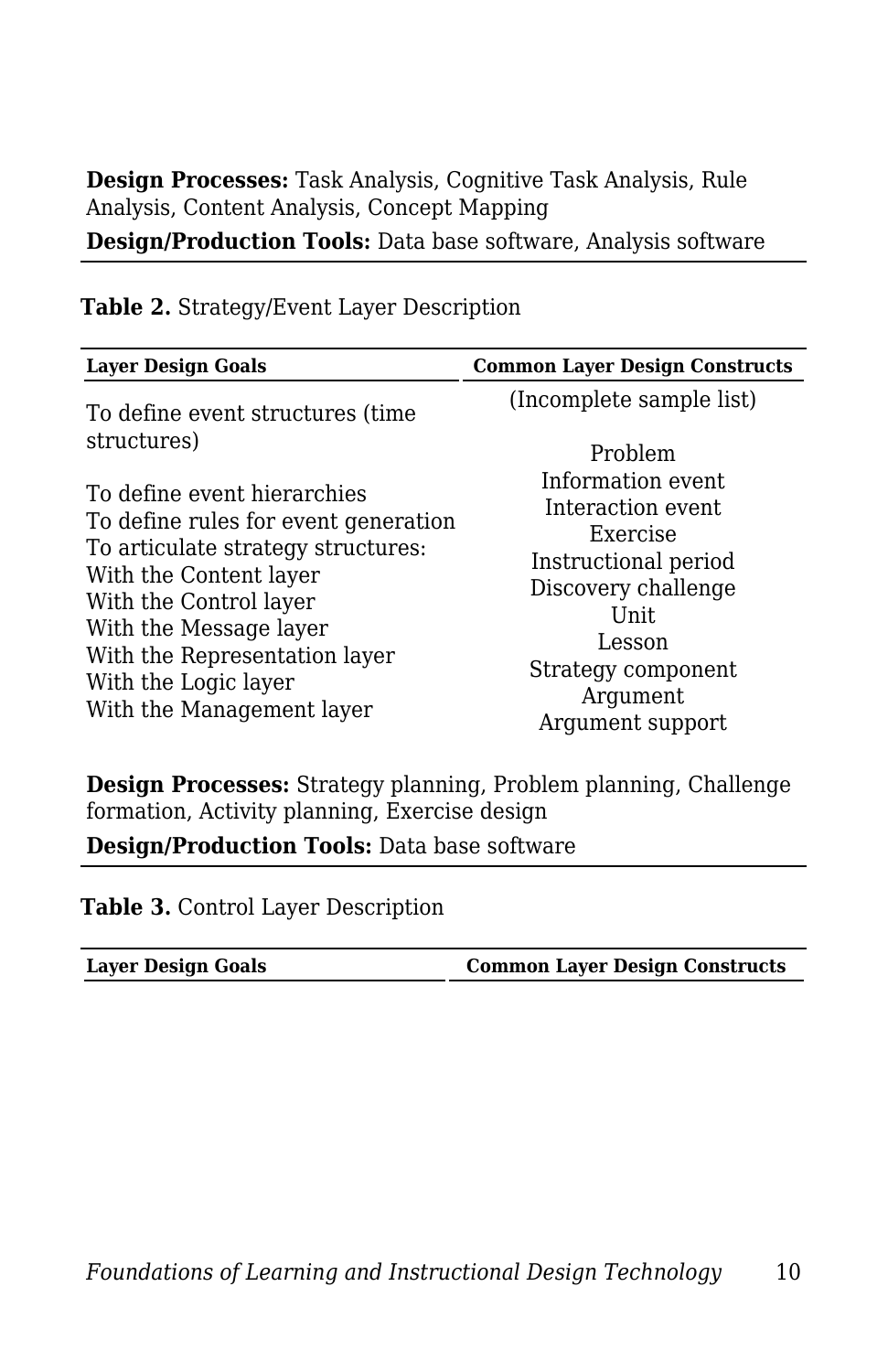To define the set of possible user actions

To define the rules of control availability To define the rules for control action To define the rules/processes for response recognition, parsing, and judging To articulate control structures: With the Content layer With the Strategy layer With the Message layer With the Representation layer With the Logic layer With the Management layer

(Incomplete sample list)

Menu item Administrative control Strategy control Message control Representation control Logic control Content control Forward, Back Play, FF, FR, Stop, Pause Exit, Quit

**Design Processes:** Flow planning, Control walk-through, Diagramming

**Design/Production Tools:** Flowcharting, GUI-logic construction authoring systems

**Table 4.** Message Layer Description

| <b>Layer Design Goals</b> |  |
|---------------------------|--|
|                           |  |

**Layer Design Goals Common Layer Design Constructs**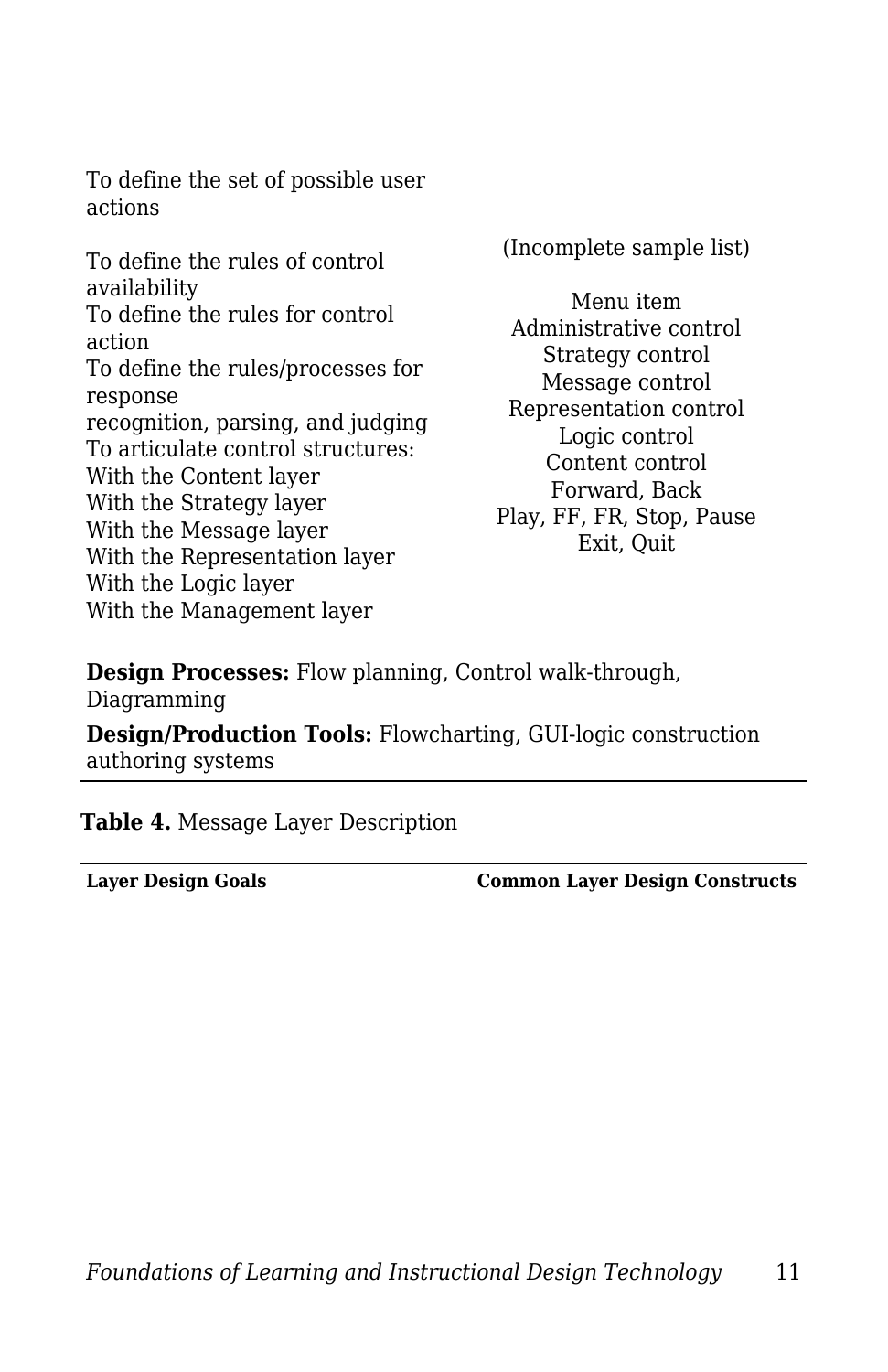(Incomplete sample list)

To define message types To define message composition by type To define rules for message generation To articulate message structures: With the Content layer With the Strategy layer With the Control layer With the Representation layer With the Logic layer With the Management layer

Main idea Example Non-Example Discussion block Commentary Advance organizer Primitive message element Spatial relationship Temporal relationship Causal relationship Hierarchical relationship Explanation Stem Distractor Response request Transition message Goal statement **Directions** "Resource" Database entry Coaching message Feedback message Hint

**Design Processes:** Message design, Strongly related to Strategy design

**Design/Production Tools:** Timeline-building tools, Flow diagrams

**Table 5.** Representation Layer Description

**Layer Design Goals Common Layer Design Constructs**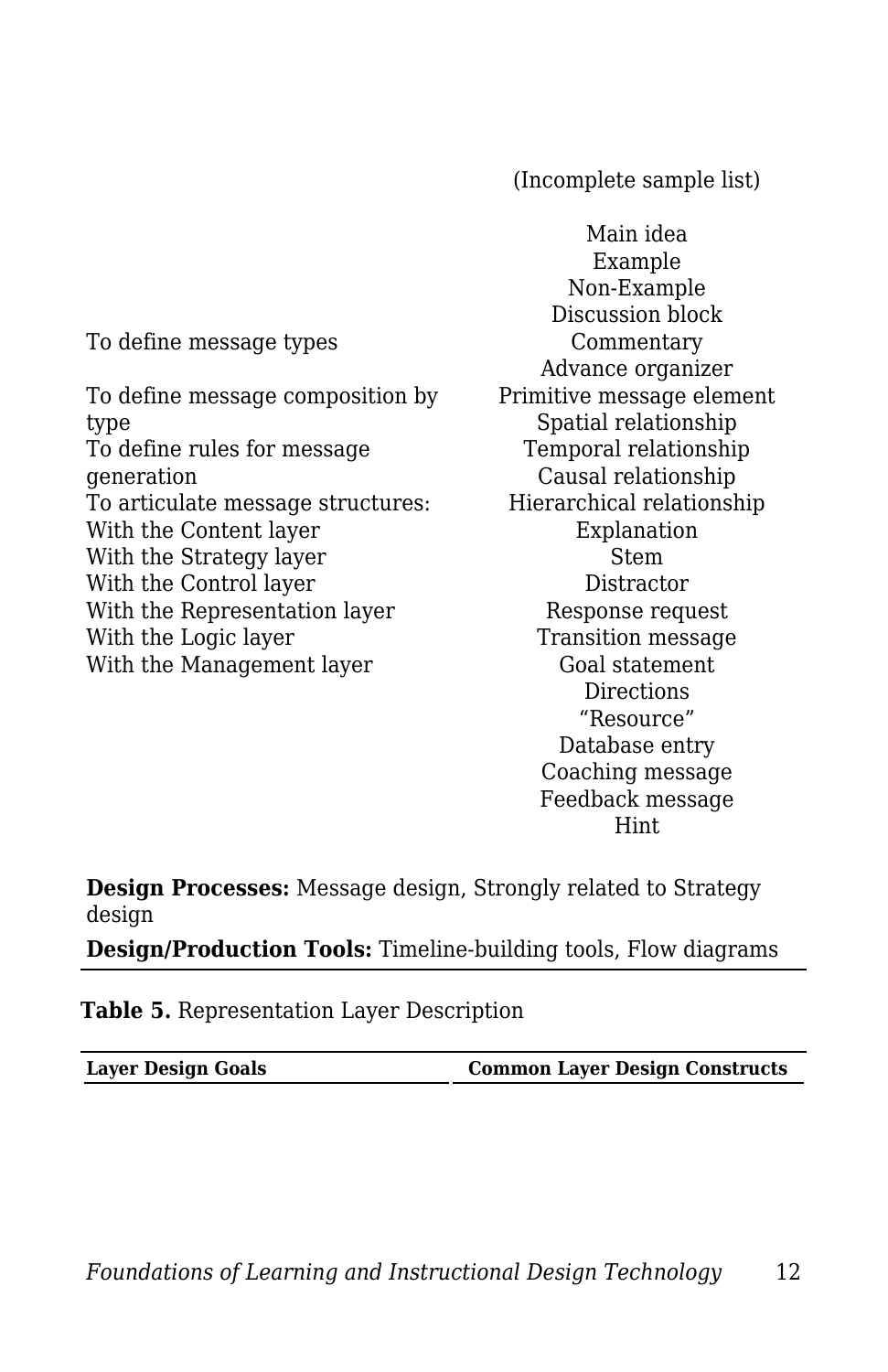To select media

To define media channels To define channel synchronizations To define representation structures by type To select representation production tools To match production tool structures To define rules display structure To define rules for display generation To define rules for structure generation To define rules for display management To articulate representation structures: With the Content layer With the Strategy layer With the Control layer With the message layer With the Logic layer With the Management layer

(Incomplete sample list)

Background Resource file (audio, video) Resource file (BMP, JPG, GIF, MPG) Headline, Body Placeholder 3-D object Rendering Animation Tag parameter Sprite Control icon Layer (e.g., Photoshop, Dreamweaver)

**Design Processes:** Display design, Formatting, Display event sequencing, Media channel synchronization, Media channel assignment

**Design/Production Tools:** All content/resource production tools for all media, All layout or formatting tools for all media, Display managers

**Table 6.** Logic Layer Description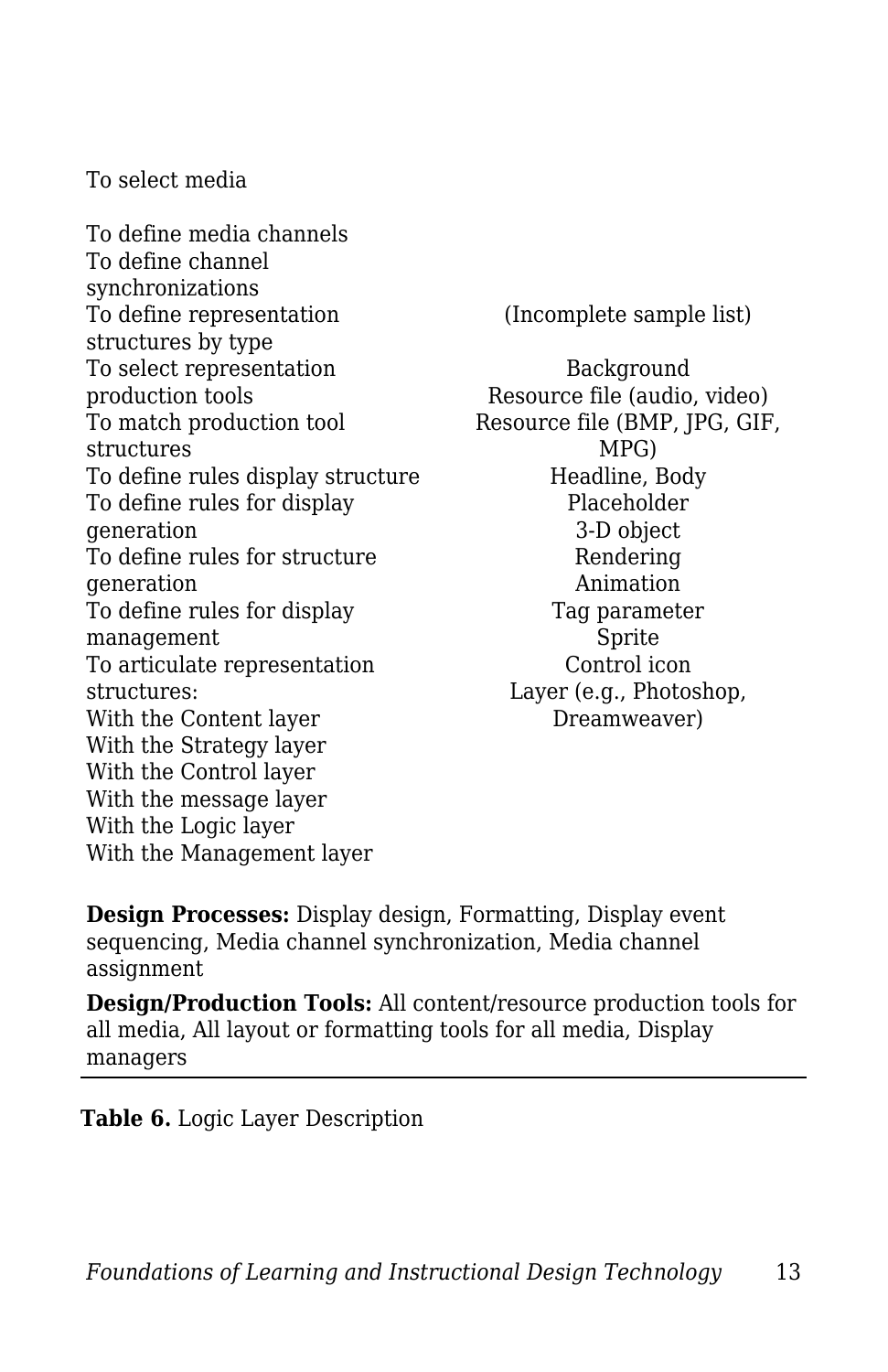| <b>Laver Design Goals</b>                                                                                                                                                                                                                                                                                                                                                                                                  | <b>Common Layer Design</b><br><b>Constructs</b>                                                                     |
|----------------------------------------------------------------------------------------------------------------------------------------------------------------------------------------------------------------------------------------------------------------------------------------------------------------------------------------------------------------------------------------------------------------------------|---------------------------------------------------------------------------------------------------------------------|
| To define media-logic structures by type<br>To define rules to apply logic structures<br>To select logic construction tools<br>To define segmentation/packaging plan<br>To define logic distribution plan (time)<br>To articulate logic structures:<br>With the Content layer<br>With the Strategy layer<br>With the Control layer<br>With the Message layer<br>With the Representation layer<br>With the Management layer | (Incomplete sample list)<br>Display<br><b>Branch</b><br>Program<br>Command<br>Procedure<br>Program object<br>Applet |
|                                                                                                                                                                                                                                                                                                                                                                                                                            | Application<br>Book, object<br>Movie, stage, actor<br>Object, Method, Data<br>Site, Page                            |

**Design Processes:** Program design, Program construction **Design/Production Tools:** All logic production tools, Modeling languages (e.g., UML)

**Table 7.** Management Layer Description

**Layer Design Goals Common Layer Design Constructs**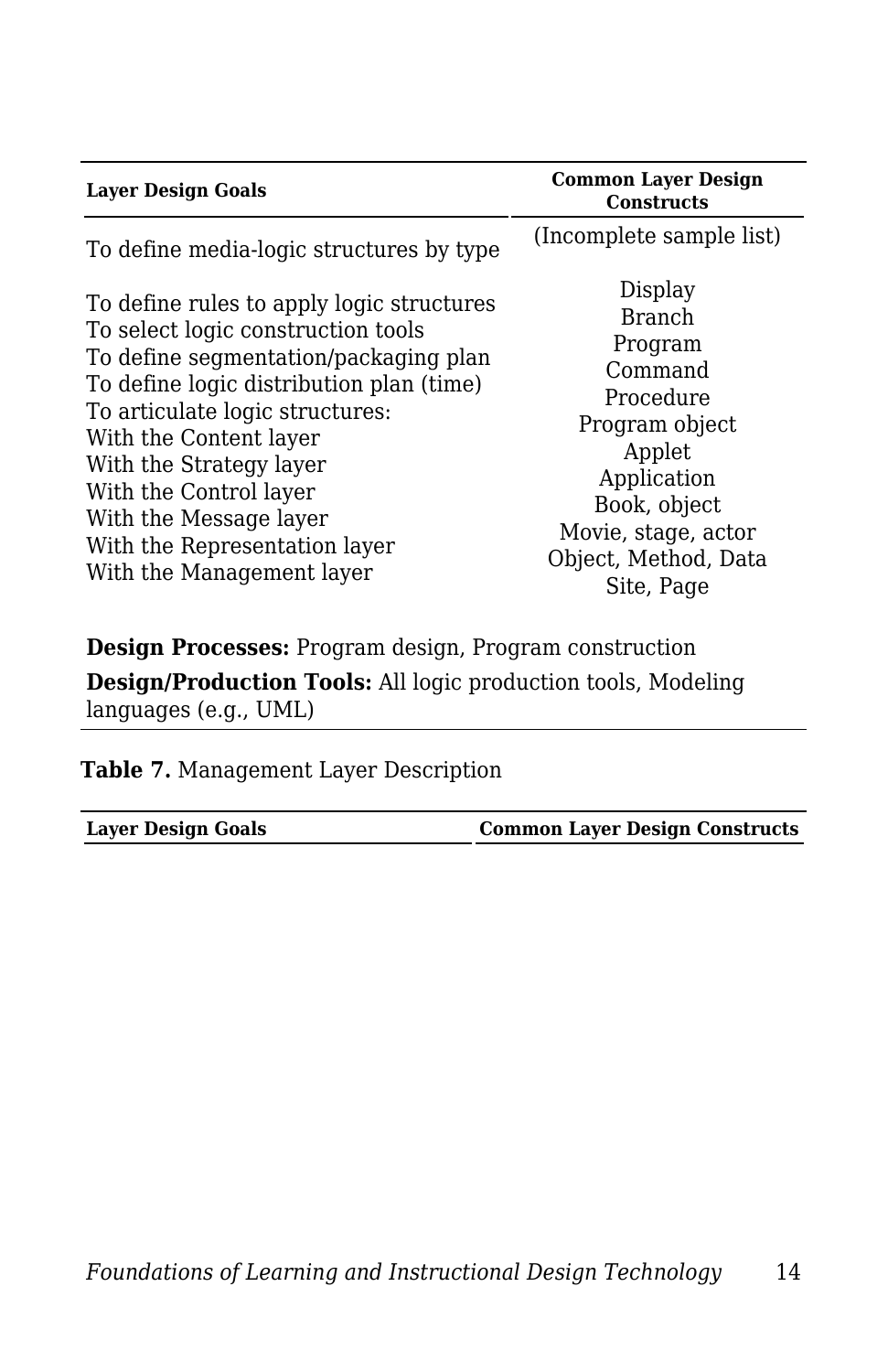To define session control rules/procedures

To define the rules for initiative sharing To define transition between events To define record keeping and recording To define variable-keeping and use To define outside communications: Host, Peer, Net, Libraries, Databases To define data reporting: Learner, Instructor, System To plan security/privacy policy/provisions To plan evaluation activities To plan implementation activities To plan management activities To articulate management structures: With the Content layer With the Strategy layer With the Control layer With the Message layer With the Representation layer With the Logic layer

(Incomplete sample list)

Menu Record Variable Database entry

**Design Processes:** Management planning, Implementation planning, Evaluation planning

**Design/Production Tools:** Data base software

### **Application Exercises**

- Select one centrism and describe its strengths and weaknesses.
- Examine an online course that you have taken in the past. Identify the elements included in each design layer.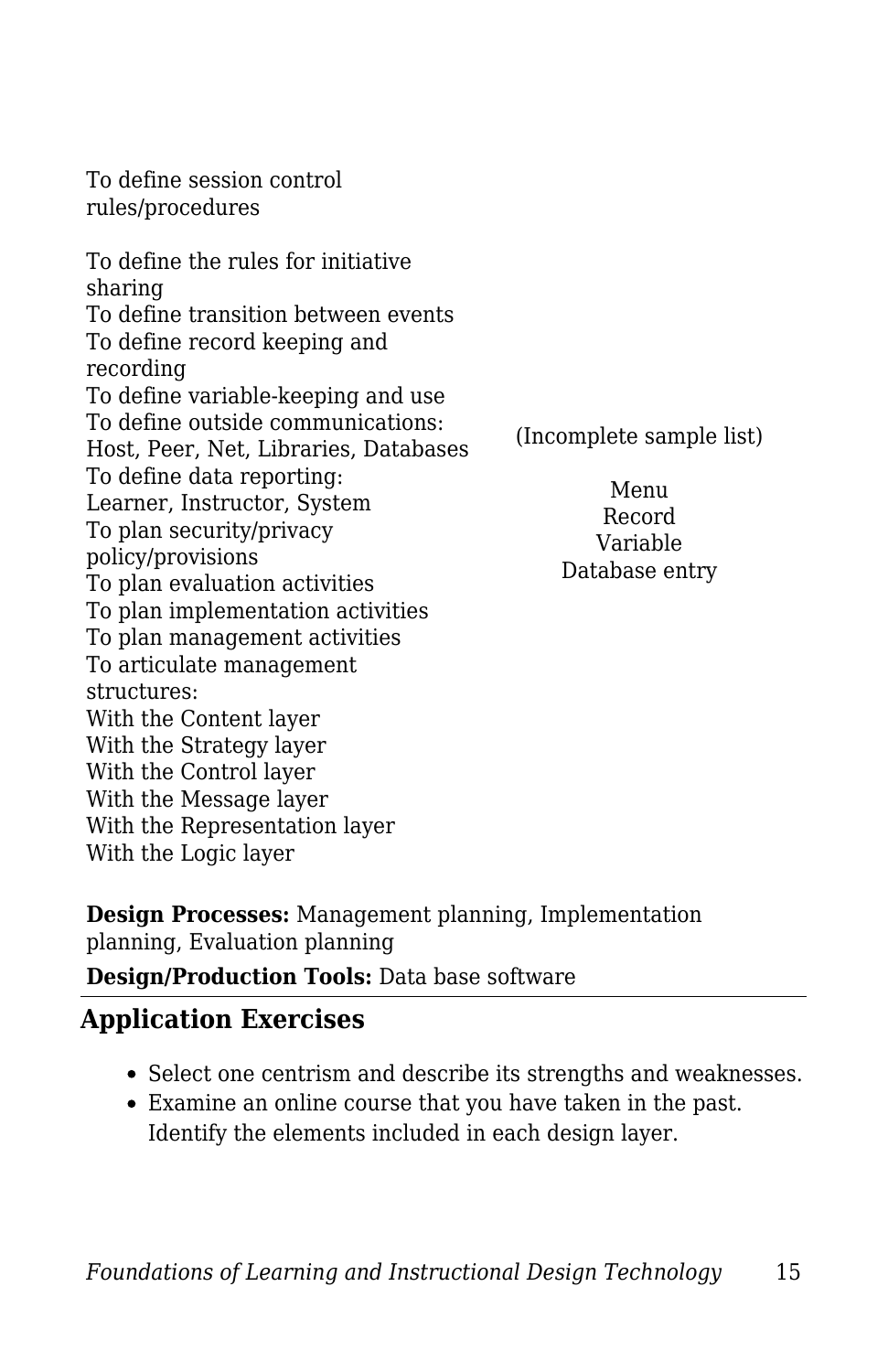## **References**

Anderson, J. R. (1993). *Rules of the Mind.* Hillsdale, NJ: Lawrence Erlbaum Associates.

Anderson, R. C. (1967). Educational Psychology. *Annual Review of Psychology,* 18:103-64.

Brand, S. (1994). *How Buildings Learn: What Happens After They're Built.* New York: Penguin.

Brown, A. L. & Palincsar, A. S. (1989). Guided, Cooperative Learning and Individual Knowledge Acquisition. In L. B. Resnick (Ed.), *Knowing, Learning, and Instruction: Essays In Honor of Robert Glaser.* Hillsdale, NJ: Lawrence Erlbaum Associates.

Carroll, J. M. (1997). Human-Computer Interaction: Psychology as a Science of Design. *Annual Review of Psychology,*48: 61-83.

Gagne, R. M. (1985). *The Conditions of Learning (4th ed.).* New York: Holt Rinehart & Winston.

Gagne, R. M. & Dick, W. (1983). Instructional Psychology. *Annual Review of Psychology,* 34:261-295.

Gagne, R. M. & Rohwer, W. D. (1969). Instructional Psychology. *Annual Review of Psychology,* 21:381-418.

Gibbons, A. S. & Fairweather, P. G. (2000). Computer-Based Instruction. In S. Tobias and J. D. Fletcher (Eds.), *Training and Retraining: A Handbook for Business, Industry, Government, and the Military.* New York: Macmillan Reference USA.

Gibbons, A. S., Lawless, K., Anderson, T. A. & Duffin, J. (2001). The Web and Model-Centered Instruction. In B. Khan (Ed.), *Web-Based Training*. Englewood Cliffs, NJ: Educational Technology Publications.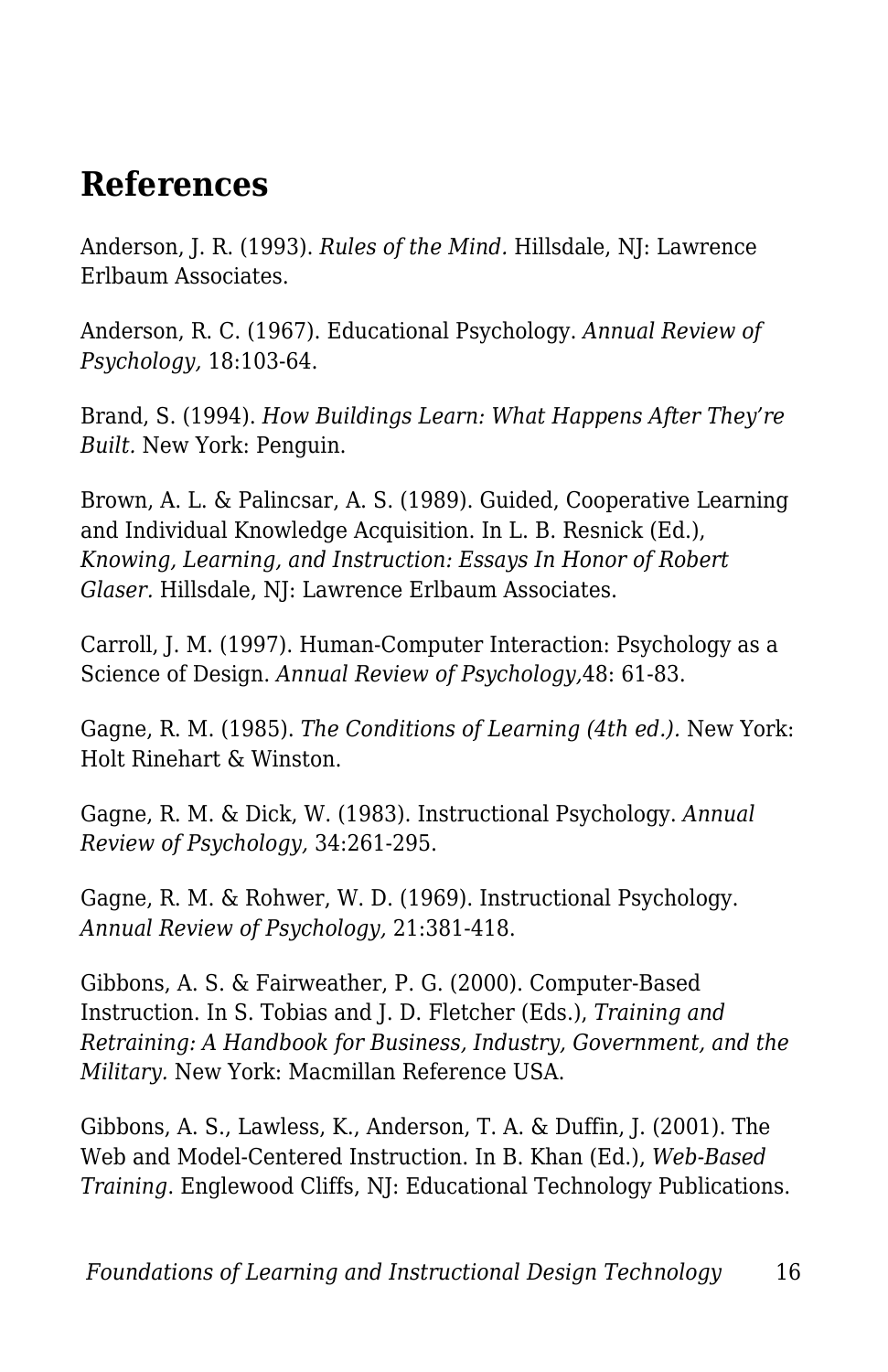Gibbons, A. S., Fairweather, P. G., Anderson, T. A. & Merrill, M. D. (1997). Simulation and Computer-Based Instruction: A Future View. In C. R. Dills and A. J. Romiszowski (Eds.), *Instructional Development Paradigms.*Englewood Cliffs, NJ: Educational Technology Publications.

Gibbons, A. S., Nelson, J. & Richards, R. (2000). The Architecture of Instructional Simulation: A Design for Tool Construction. Center for Human-System Simulation Technical Report, Idaho Falls, ID: Idaho National Engineering and Environmental Laboratory.

Glaser, R. & Resnick, L. B. (1972). Instructional Psychology. *Annual Review of Psychology,* 24:207-276.

Lumsdaine, A. A.& May, M. A. (1965). Mass Communication and Educational Media. *Annual Review of Psychology,*17:475-534.

McKeachie, W. J. (1974). Instructional Psychology. *Annual Review of Psychology,* 26:161-193.

Medin, D. L., Lynch, E. B., & Solomon, K. O. (2000). Are There Kinds of Concepts? *Annual Review of Psychology,*47:513-539.

Merrill, M. D. (1994). *Instructional Design Theory*. Englewood Cliffs, NJ: Educational Technology Publications.

Norman, D. A. (1988). *The Psychology of Everyday Things*. New York: Basic Books.

Norman, D. A. (1999). *The Invisible Computer*. Cambridge, MA: MIT Press.

Palincsar, A. S. (1998). Social Constructivist Perspectives on Teaching and Learning. *Annual Review of Psychology,*49:345-375.

Pintrich, P. R., Cross, D. R., Kozma, R. B. & McKeachie, W. J. (1986). Instructional Psychology. *Annual Review of Psychology,* 37:611-651.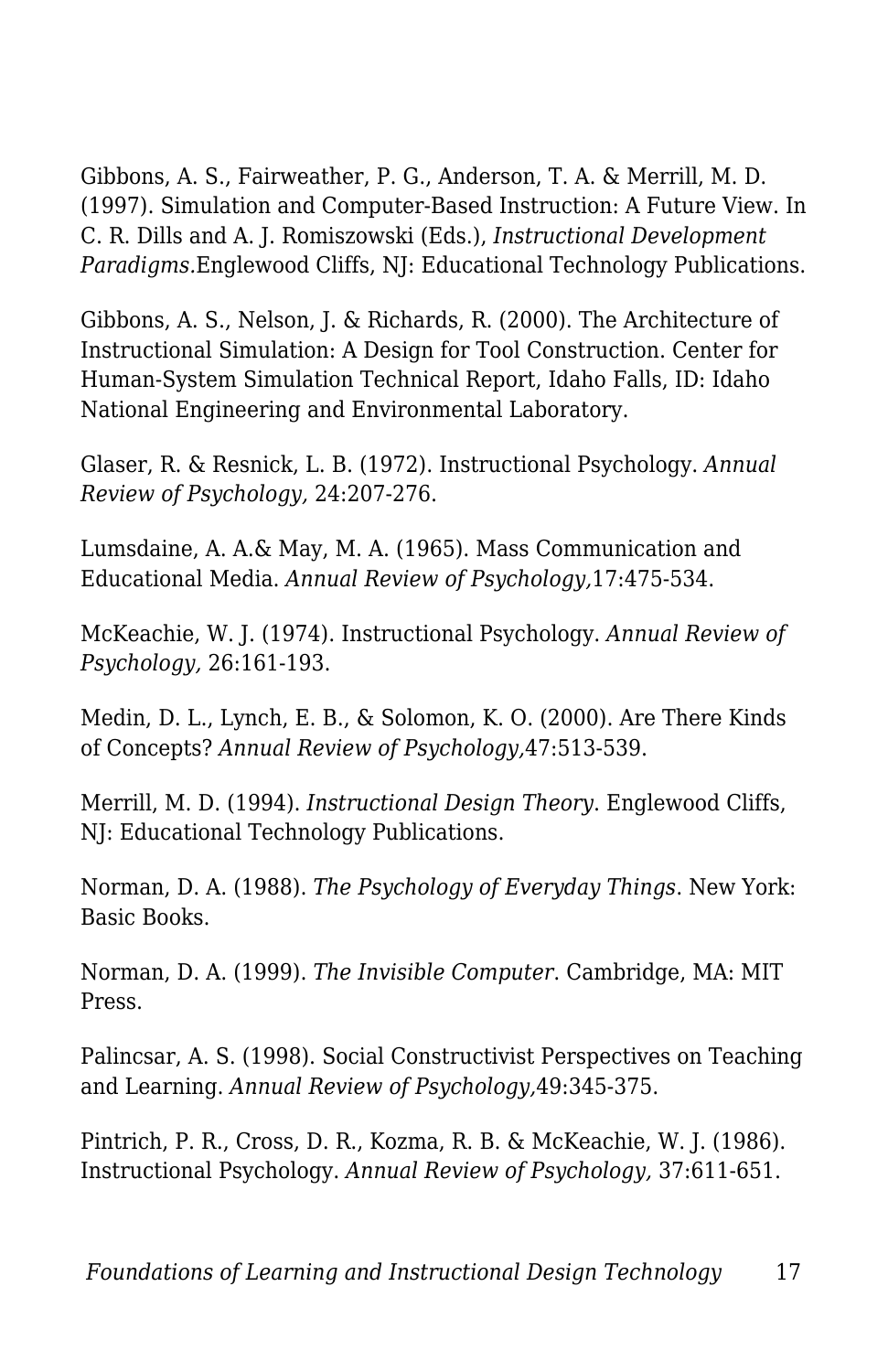Resnick, L. B. (1981). Instructional Psychology. *Annual Review of Psychology,* 32:659-704.

Sandoval, J. (1995). Teaching in Subject Matter Areas: Science. *Annual Review of Psychology,* 46:355-374.

Schank, R. C. (1994). *Inside Case-Based Explanation*. Hillsdale, NJ: Lawrence Erlbaum Associates.

Snow, R. E. & Swanson, J. (1992). Instructional Psychology: Aptitude, Adaptation, and Assessment. *Annual Review of Psychology,* 43:583-626.

VanLehn, K. (1993). Problem Solving and Cognitive Skill Acquisition. In M. I. Posner (Ed.), *Foundations of Cognitive Science*. Cambridge, MA: MIT Press.

VanLehn, K. (1996). Cognitive Skill Acquisition. *Annual Review of Psychology,* 47: 513-539.

Voss, J. F., Wiley, J. & Carretero, M. (1995). Acquiring Intellectual Skills. *Annual Review of Psychology,* 46:155-181.

Wittrock, M. C. & Lumsdaine, A. A. (1977). Instructional Psychology. *Annual Review of Psychology,* 28:417-459.

Zhang, J., Gibbons, A. S. & Merrill, M. D. (1997). Automating the Design of Adaptive and Self-Improving Instruction. In C. R. Dills and A. J. Romiszowski (Eds.), *Instructional Development Paradigms.* Englewood Cliffs, NJ: Educational Technology Publications.

#### **Further Resources**

For more information on Andrew Gibbons' theory of design layers, see the following resources: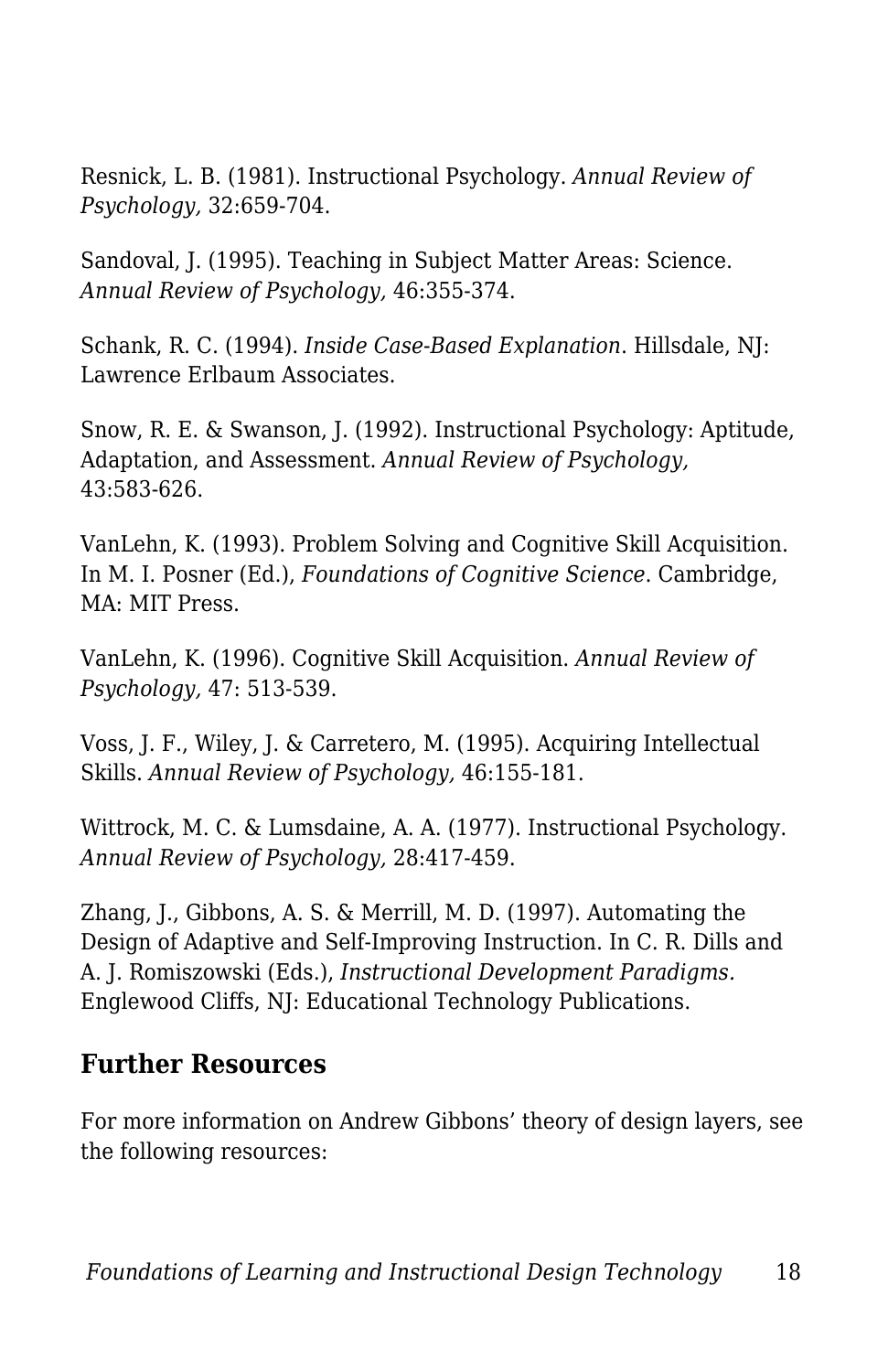- Gibbons, A. S. & Rogers, P. C. (2009). The architecture of instructional theory. In C. M. Reigeluth & A. Carr-Chellman (Eds.), *Instructional-design theories and models, Volume III: Building a common knowledge base*. New York: Routledge.
- Gibbons, A. S., & Langton, M. B. (2016). The application of layer theory to design: the control layer. *Journal of Computing in Higher Education*, *28*(2), 97-135.
- Gibbons, A. S. (2013). *An architectural approach to instructional design*. Routledge.

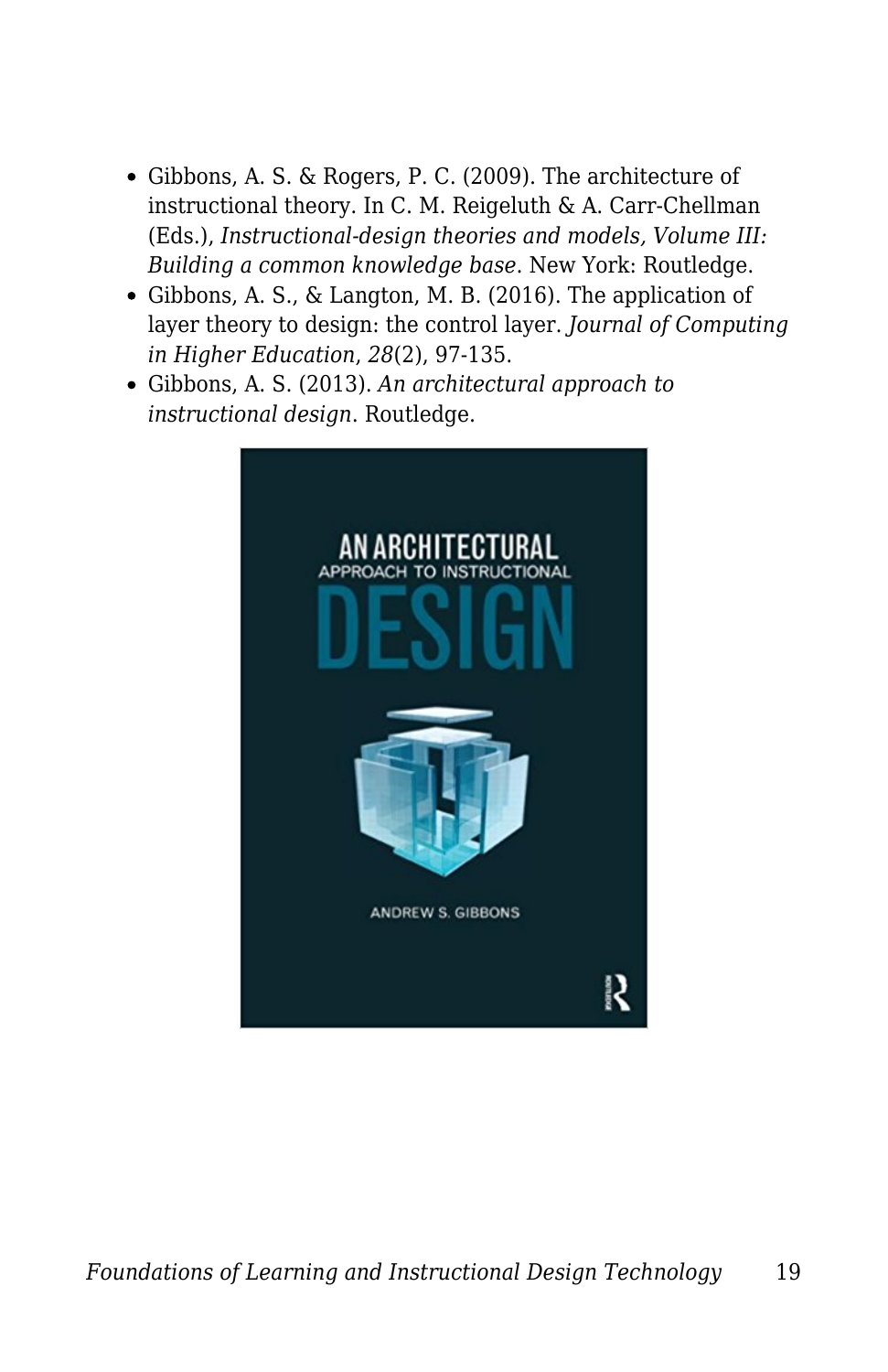

Please complete this short survey to provide feedback on this chapter: <http://bit.ly/DesignLayers>



Richard E. West



Gibbons, A. (2018). What and how do designers design? A Theory of Design Structure and Layers. In R. E. West (Ed.), *Foundations of Learning and Instructional Design Technology*. EdTech Books.

https://edtechbooks.org/lidtfoundations/what\_and\_how\_d o\_designers\_design

**Copyrighted:** This work is copyrighted by the original author or publisher with all rights reserved. You are permitted to read, share, and print